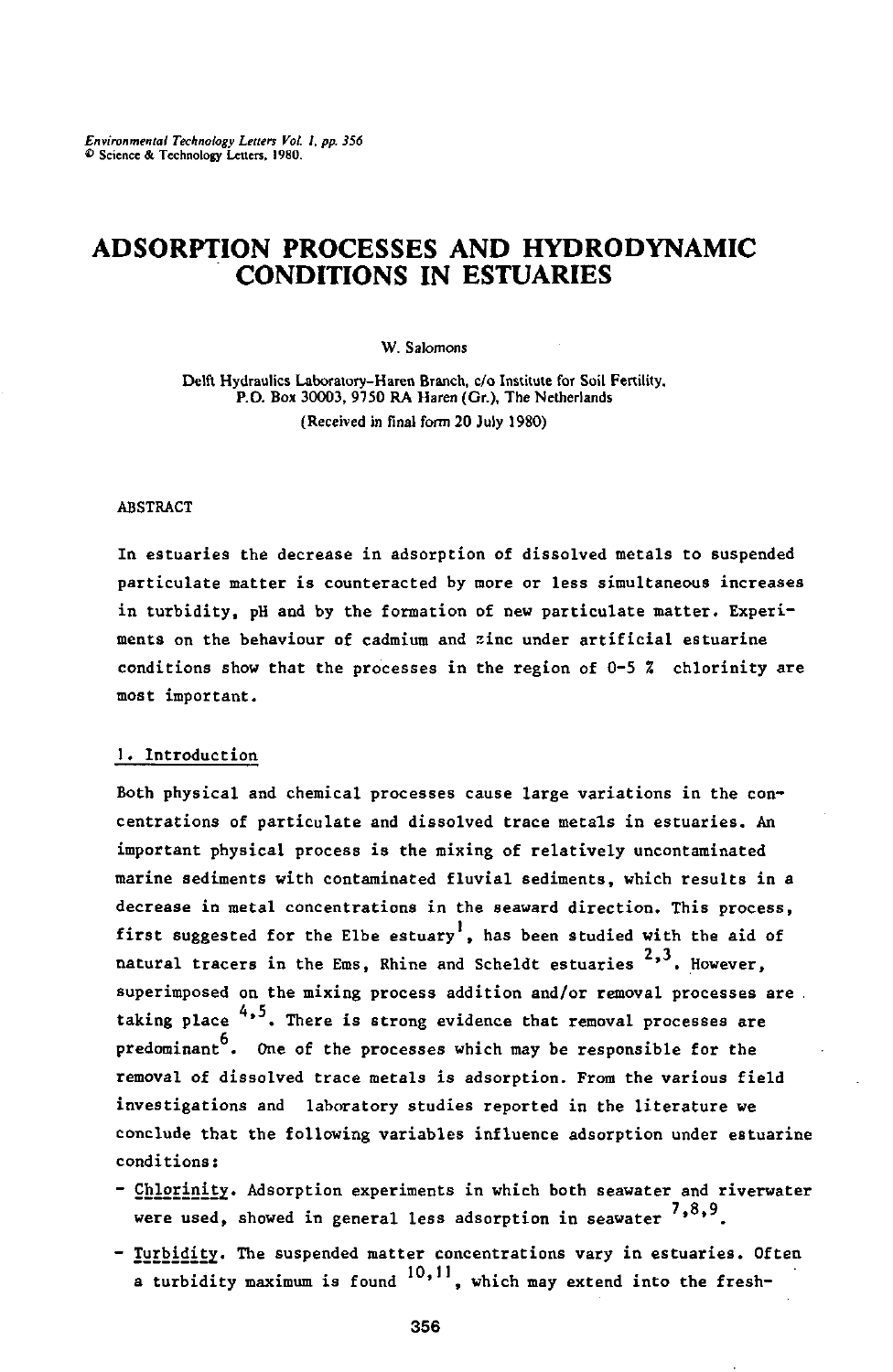water tidal area. It has been found that the amount of suspended matter is a major factor for the removal of dissolved metals from solution 7,12,13^

- pH. The pH varies in a systematic way in estuaries  $^{14}$ . It that the pH is of major importance for the adsorption of trace metals. Generally the adsorption increases sharply over a pH range of a few units. The path of the curve is chatacteristic for each metal.
- New particulate matter. (e.g. the precipitation of iron and manganese). Studies '<sup>3,' U</sup>have shown that iron and manganese hydroxides are scavengers for dissolved trace metals. The flocculation of organic matter<sup>17</sup> may also provide new surfaces for adsorption.

Although many experiments on adsorption to suspended matter have been carried out, few have been done under estuarine conditions. In this communication we report results of our experiments on the adsorption of trace metals under artificial estuarine conditions taking into account the influence of chlorinity, pH, suspended matter concentrations and the formation of new particulate matter. Adsorption experiments have been carried out with radioactive cadmium, zinc, chromium, nickel, copper and arsenic. In order to make the results of the large number of experiments comparable, it was not possible to use one batch of "wet" sediment, due to changes during storage. Therefore, we had to use one batch of freezedried Rhine sediment. To determine the influence of freeze-drying on the extent of the adsorption, a number of experiments with both "wet" and freeze-dried sediments were carried out. Although differences in the amount of trace metals removed from solution were observed, these differences (0-20 %) are rather small and do not affect the general conclusions drawn from the experiments.

For the discussion of the relationship between hydrodynamic conditions and 'adsorption processes, we selected the results for cadmium and zinc.

#### 2. Results

The simultaneous influence of chlorinity and pH on the adsorption is shown in figure 1A. The pH was varied during the experiments by controlling the partial pressure of  $CO_2$ . The chlorinity was varied by mixing artificial river- and seawater in the appropriate ratios. Concentrations of cadmium and zinc in the experiments were 5 and 50  $\mu$ g/1 respectively. With an increase in chlorinity the amount of added metal which adsorbs onto the suspended sediment (100 mg/1) decreases; the ratio of dissolved to particulate metal increases. Especially for cadmium an increase in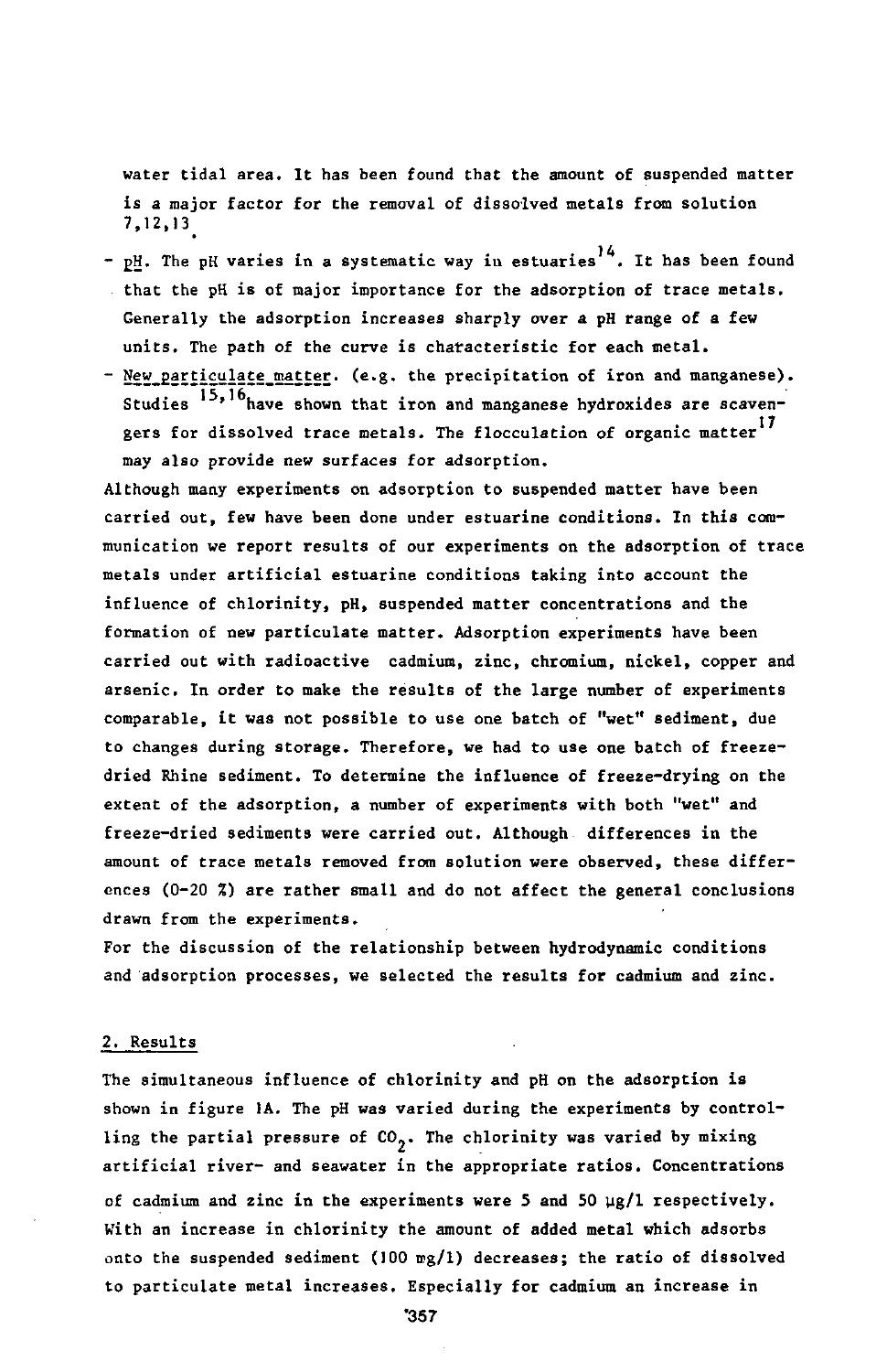

Figure 1. Adsorption of Cd (5  $\mu$ g/1) and Zn(50  $\mu$ g/1) on sediment from the river Rhine.

- A. Influence of chlorinity and pH
- B. Adsorption on hydrous manganese oxides in ARW and ASW
- C. Influence of the suspended matter concentration
- D. Influence of chlorinity and suspended matter concentration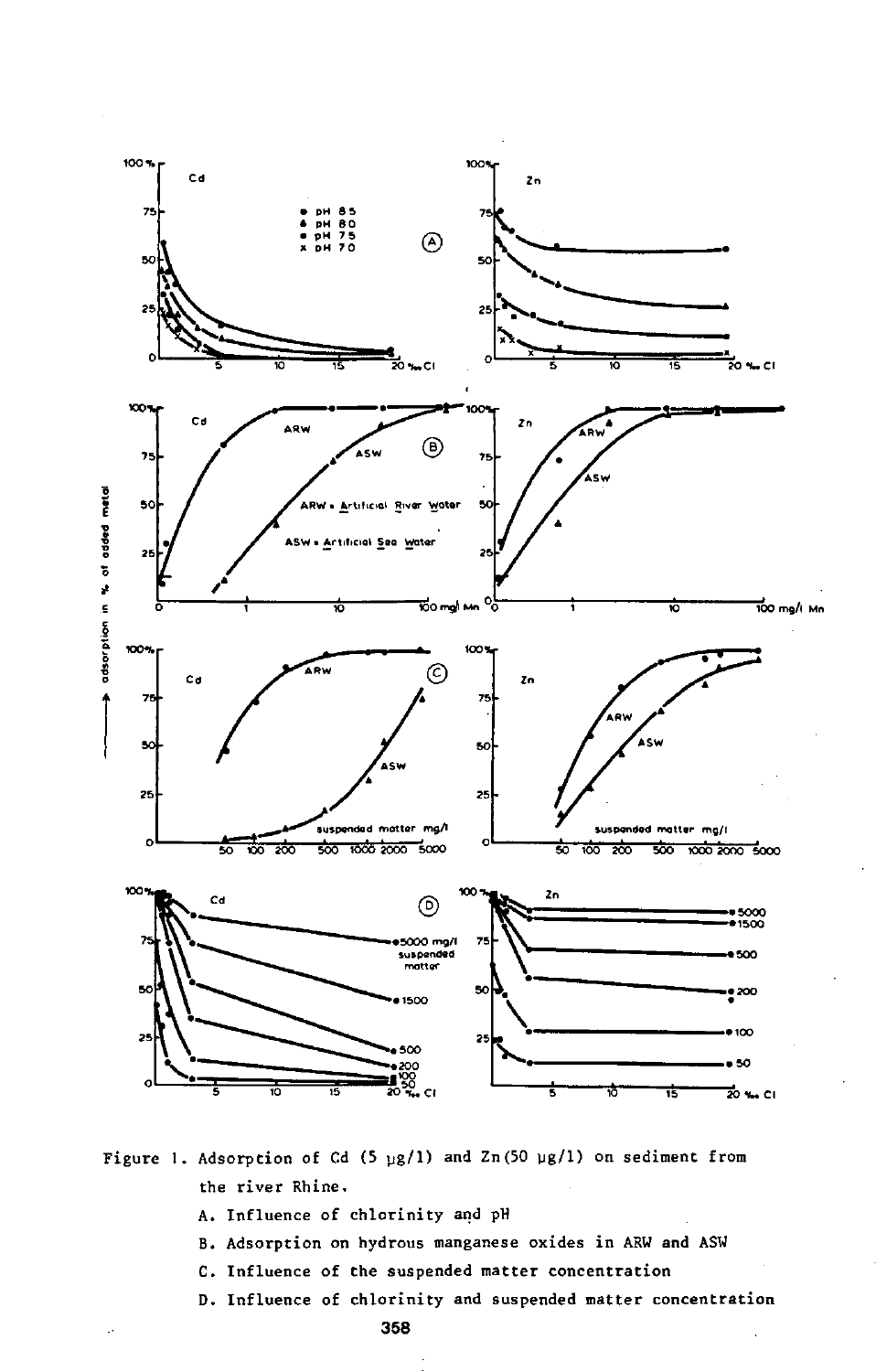chlorinity causes at all pH-values a drastic decrease in the adsorption. With an increase in the pH the adsorption increases.

Figure IB shows the adsorption of cadmium and zinc on various amounts of precipitated manganese hydroxide suspended in artificial seawater and in riverwater. The pH during the experiment was  $7.9 + 0.3$ , similar to estuarine conditions. In riverwater about 0.25 mg/1 of precipitated manganese takes up 50 % of the added cadmium  $(7.7 \text{ }\mu\text{g}/1)$ . In seawater 30 times as much manganese is required to take up the same amount of cadmium. The influence of chlorinity on the adsorption is smaller for zinc as compared with cadmium.

The amount of suspended matter strongly influences the adsorption (figure 1C). In riverwater 50 mg/1 of suspended matter is able to adsorb nearly 50 % of the added cadmium ions. In seawater the adsorption of both cadmium and zinc is reduced. To obtain a 50 % removal of the added cadmium, the concentration of suspended matter has to be increased 40 fold to 2000 mg/1. Again the adsorption of zinc is less strongly reduced in seawater compared with cadmium.

In figure ID the combined influence of chlorinity and suspended matter on the adsorption of cadmium and zinc is shown. Already a small increase in the chlorinity causes a large decrease in the amount of metals removed from solution. Again the decrease is larger for cadmium compared with zinc. Between chlorinities of 3 and 19 *°/0Q,* the adsorption of zinc is nearly independant of chlorinity; cadmium shows a further decrease in adsorption.

The question now arises whether the adsorption process is reversible; e.g. are the adsorbed trace metals likely to become desorbed with an increase in chlorinity.

Desorption was studied by adding cadmium and zinc to suspended matter in riverwater. After adsorbing periods of 1, 3, 8, 24 and 60 days, NaCl was added to the suspension to increase- the chloride concentrations to <sup>19  $\%$ </sup>oo. In a parallel experiment NH<sub>4</sub>Ac (1 N) was added to the suspension (a common method for determining the amount of exchangeable cations). The amount of desorbed metal ions is different for treatment with either NaCl or with ammoniumacetate, the latter removed more cadmium but less zinc from the suspended matter (table 1). After an adsorption period of only one day, 24 % of the adsorbed cadmium and 60 % of the adsorbed zinc remains bound to the sediment, for  $NH_A$ Ac the percentages are 31 and 37 respectively. The amount of non-desorbable metal increases with time;

359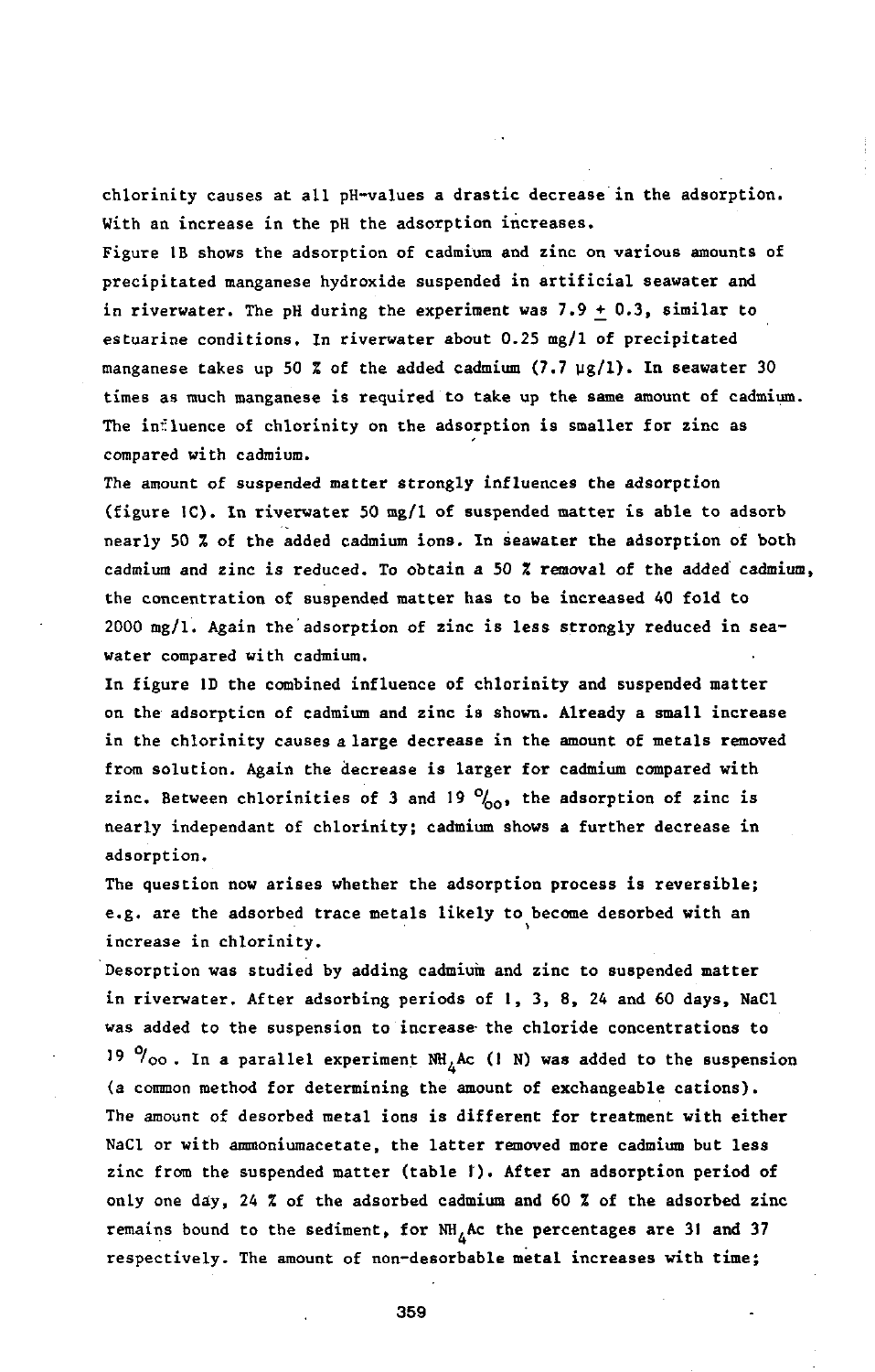

Figure 2. Variables which influence the adsorption in estuaries.

- A. Removal of iron (A) and manganese (B) from solution (Emsestuary, W-Germany)
	- B. Changes in pH (C) and suspended matter concentrations (D) (Scheldt estuary, Belgium).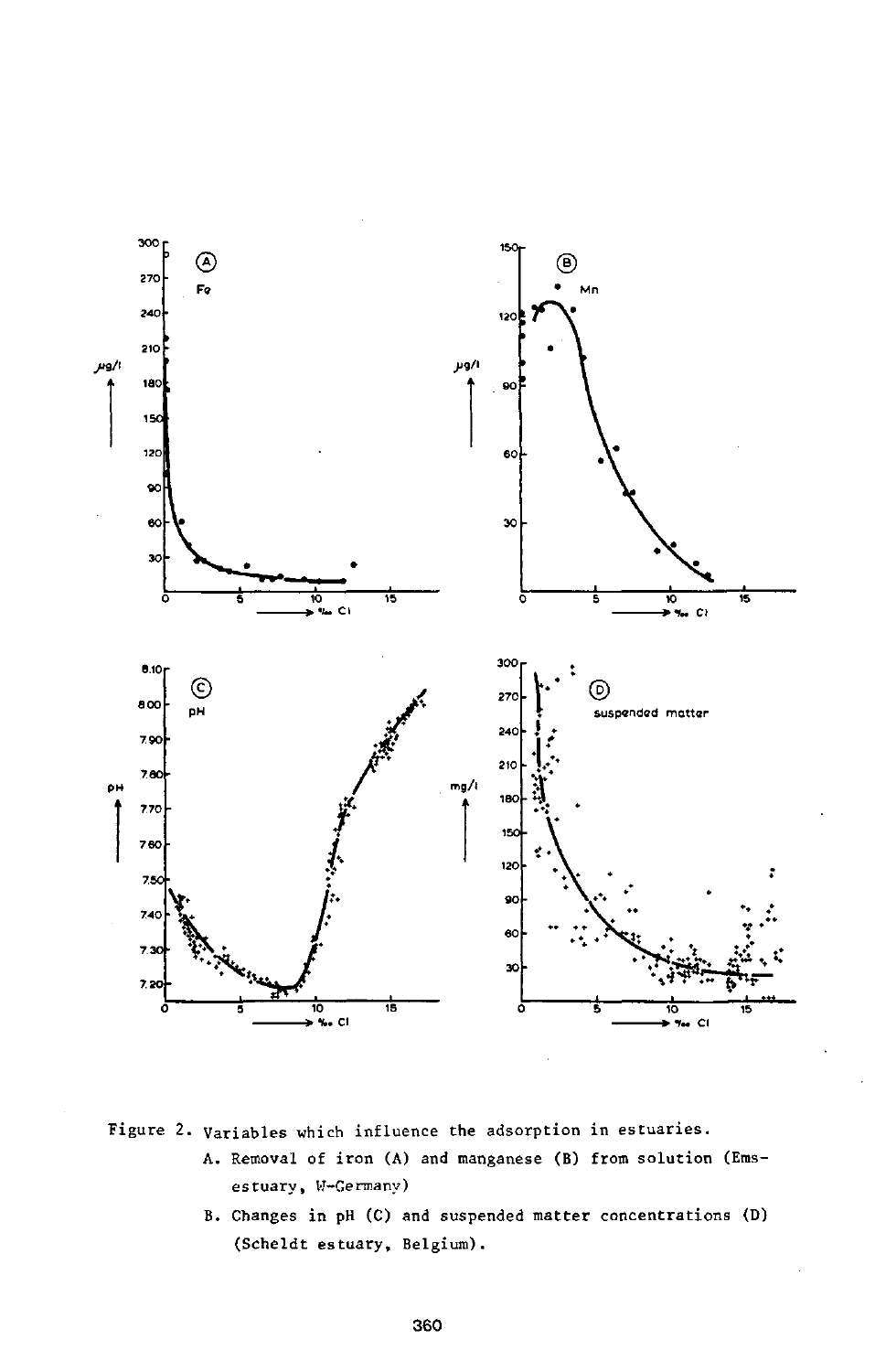after 60 days 40 % of the cadmium and 88 % of the zinc bound to the sediment is not released after NaCl treatment. Apparently, the adsorbed zinc and cadmium become more strongly bound to the sediment with increase in time. Similar observations have been reported for the adsorption of cobalt on montmorillonite  $18$ . A second experiment was performed for the coedit on montmorillonitie . A second experiment was performed adsorption of cadmium and zinc on suspended matter in seawater. After an adsorption period of one day 24 % of the adsorbed zinc remains bound to the sediment, after an adsorption period of 60 days this increases to 64 %.

| Adsorption period I day |    | 3 days | 8 days | 24 days            | 60 days       |
|-------------------------|----|--------|--------|--------------------|---------------|
| NaCl (35 %o)            |    |        |        |                    |               |
| Cadmium                 | 24 | 30     | 33     | 37                 | 40            |
| Zinc                    | 60 | 67     | 70     | 74<br>$\mathbf{r}$ | 88            |
| $1N_MH_4AC$             |    |        |        | $\cdot$            |               |
| Cadmium                 | 31 | 36     | 38     | 45                 | 52            |
| Zinc                    | 37 | $42 -$ | 43     | 56                 | 75<br>$\cdot$ |

Table 1. Percentage of cadmium and zinc not released from suspended matter in riverwater after treatment with NaCl or ammoniumacetate.

### 3. Discussion

If no changes take place in the pH and suspended matter concentrations and if there is no formation of new particulate matter, the adsorption in an estuary will always be smaller compared with the river, due to the increase in chlorinity. However, this will be only the case for a limited number of estuaries. In most estuaries significant changes take place (figure 2). The discussion of the results in relation to conditions in estuaries is facilitated with the aid of figure 3, which shows the major features of water and sediment movement in a stratified estuary. The freshwater discharge generates a residual seaward flow in the upper layer (figure 3). The seawater which is entrained from the lower layer by this flow is compensated by a residual landward flow along the bottom. Since the suspended sediment concentrations near the bottom generally are greater than near the surface this causes a residual landward sediment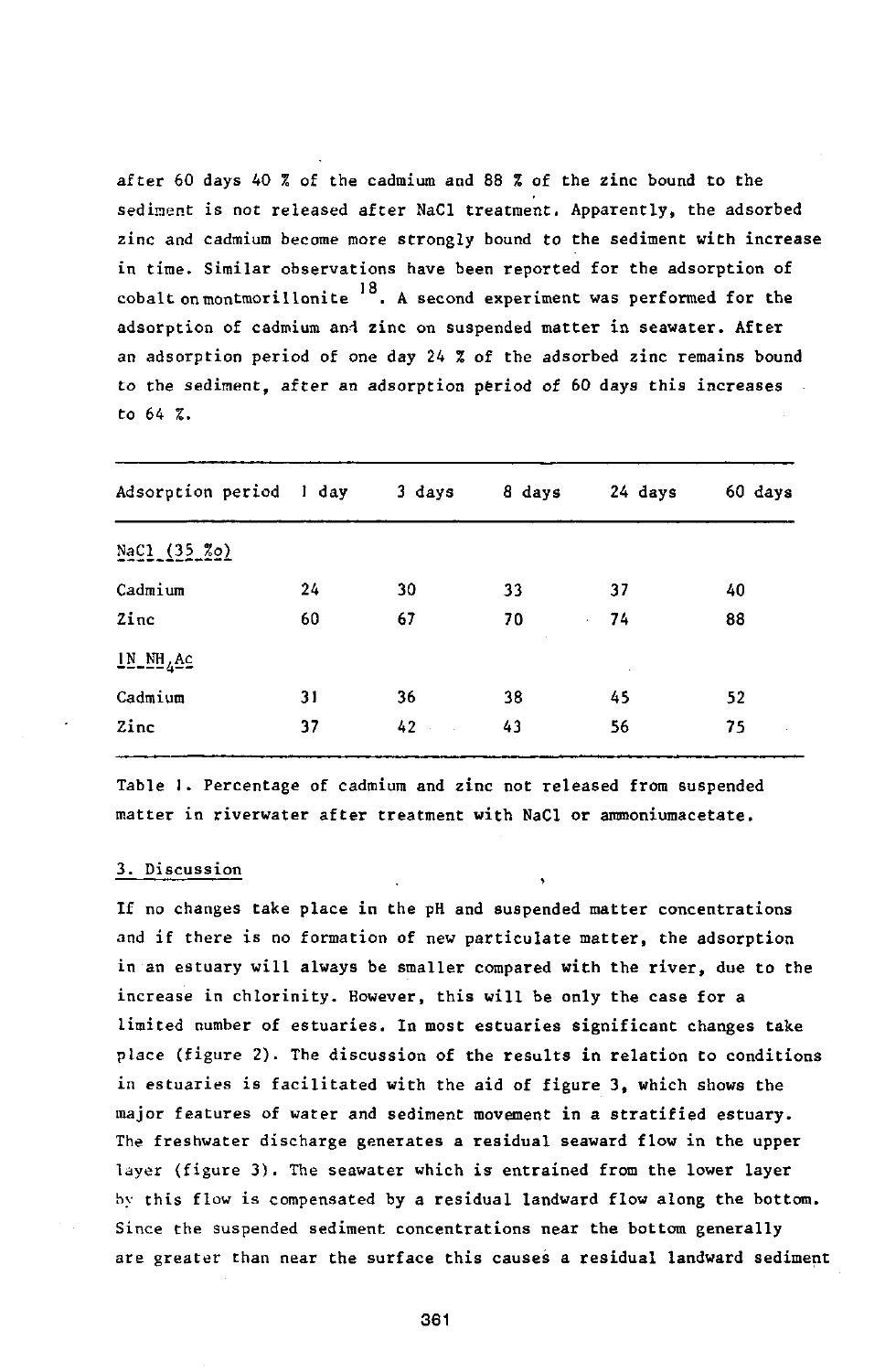

Figure 3. Main features of water and sediment movement and the formation of new particulate matter in a stratified estuary.

transport in the transition region between salt and freshwater. Accumulation of mud occurs until a state of (dynamic) equilibrium is reached between sediment supply along the bottom, removal of silt from the lower layer to the upper layer by mixing, seaward transport in the upper layer and sinking of silt from the upper layer back to the lower layer. The maximum silt concentrations of the water appear to occur at the tip of the salt-water wedge in the estuary (figure 3). The turbidity maximum may extend into the freshwater tidal area  $10,11$ . The recirculation of mud causes a longer residence time for the suspended matter compared with the water: water from the river with its dissolved components is in fact flowing through the turbidity maximum. Dissolved trace metals, therefore, encounter a change in environmental conditions already in the freshwater tidal area. Due to the increase in suspended matter concentration the dissolved metal concentrations decrease to reach a new equilibrium with the suspended matter (figure 1C). When the remaining dissolved metals pass the freshwater boundary, the chloride ions compete with the particulate matter for their complexation. Depending on hydrodynamic conditions (relation between suspended matter concentrations and chlorinity) the decrease in adsorption may be cancelled out by a further increase in suspended matter concentration. To show these effects more clearly, we have superimposed on figure ID the adsorption caused by a hypothetical turbidity maximum (figure A). The adsorption of cadmium up to about 5 *l00* chlorinity is larger compared with the river upstream from the turbidity maximum.

362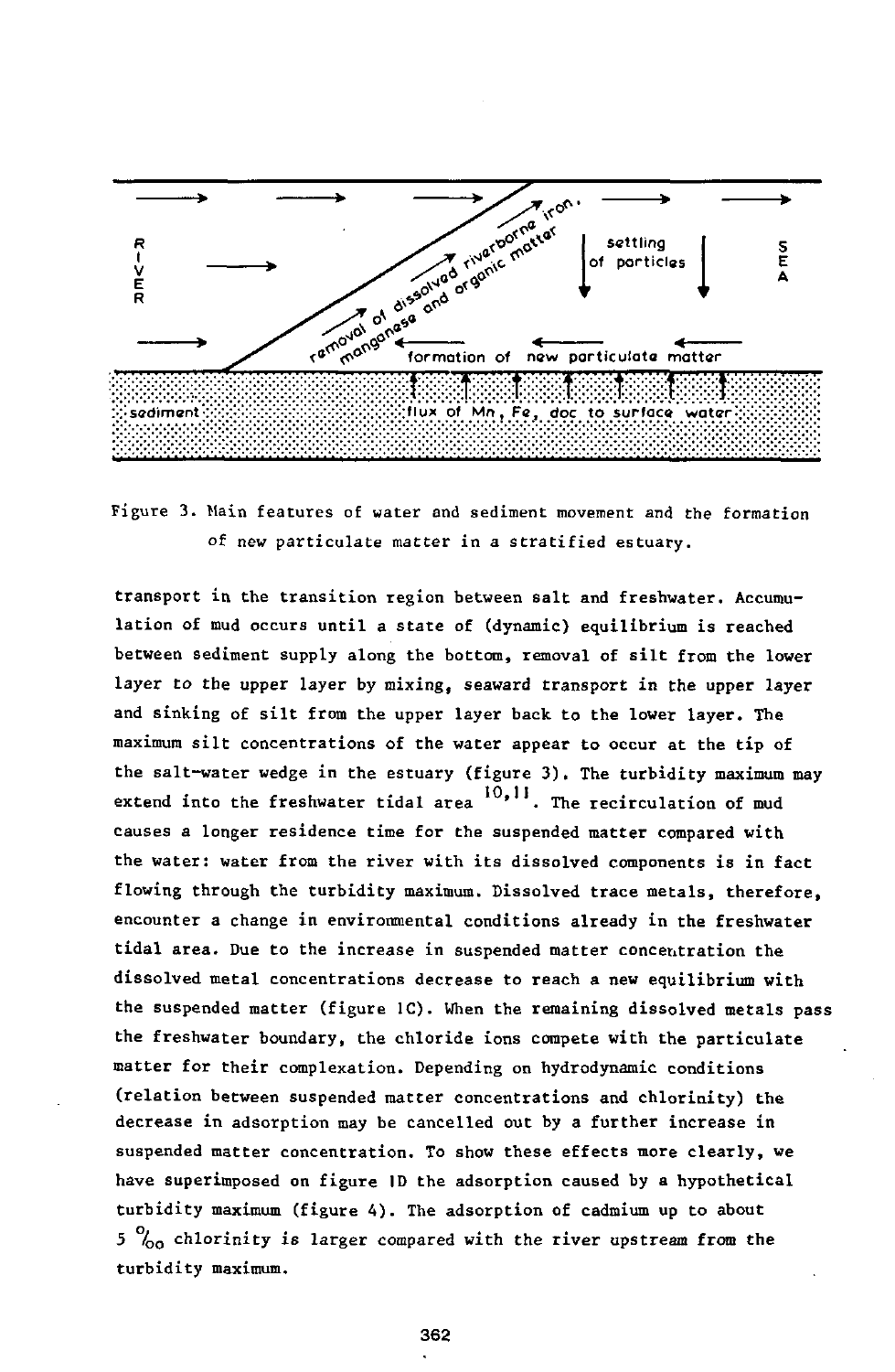

Figure 4. Adsorption (heavy line) caused by a hypothetical turbidity maximum in an estuary.

It is now possible to define a zone of enhanced adsorption: a zone in an estuary in which the adsorption is larger compared with the river upstream from the turbidity maximum. In the freshwater tidal area this zone coincides with the increase in turbidity, however, in the brackish part this zone does not cover completely the area of higher turbidity. Up to now the discussion has been limited to the influence of suspended matter concentrations on the adsorption. But, not all estuaries exhibit a pronounced turbidity maximum, and as was shown above more variables influence the adsorption. It can therefore be concluded that more metals are removed from solution if the formation of new particulate matter is taken into account (e.g. the precipitation of iron and manganese hydroxides and the floccolation of organic matter  $\frac{17}{10}$ . Sources for these components are the river water and the interstitial waters of the estuarine sediments. Flocculation of organic matter and precipitation of iron and manganese take place at low chlorinities in general. The newly formed particulate matter (or the formation of coatings on the suspended particles) causes additional adsorption sites and therefore an increase in adsorption. Additional sources for new particulate matter are the dissolved components in the pore waters <sup>19</sup>. The concentration of iron. manganese and dissolved organic matter are high in pore waters. Typical values for the Rhine estuary, measured over a three year period, vary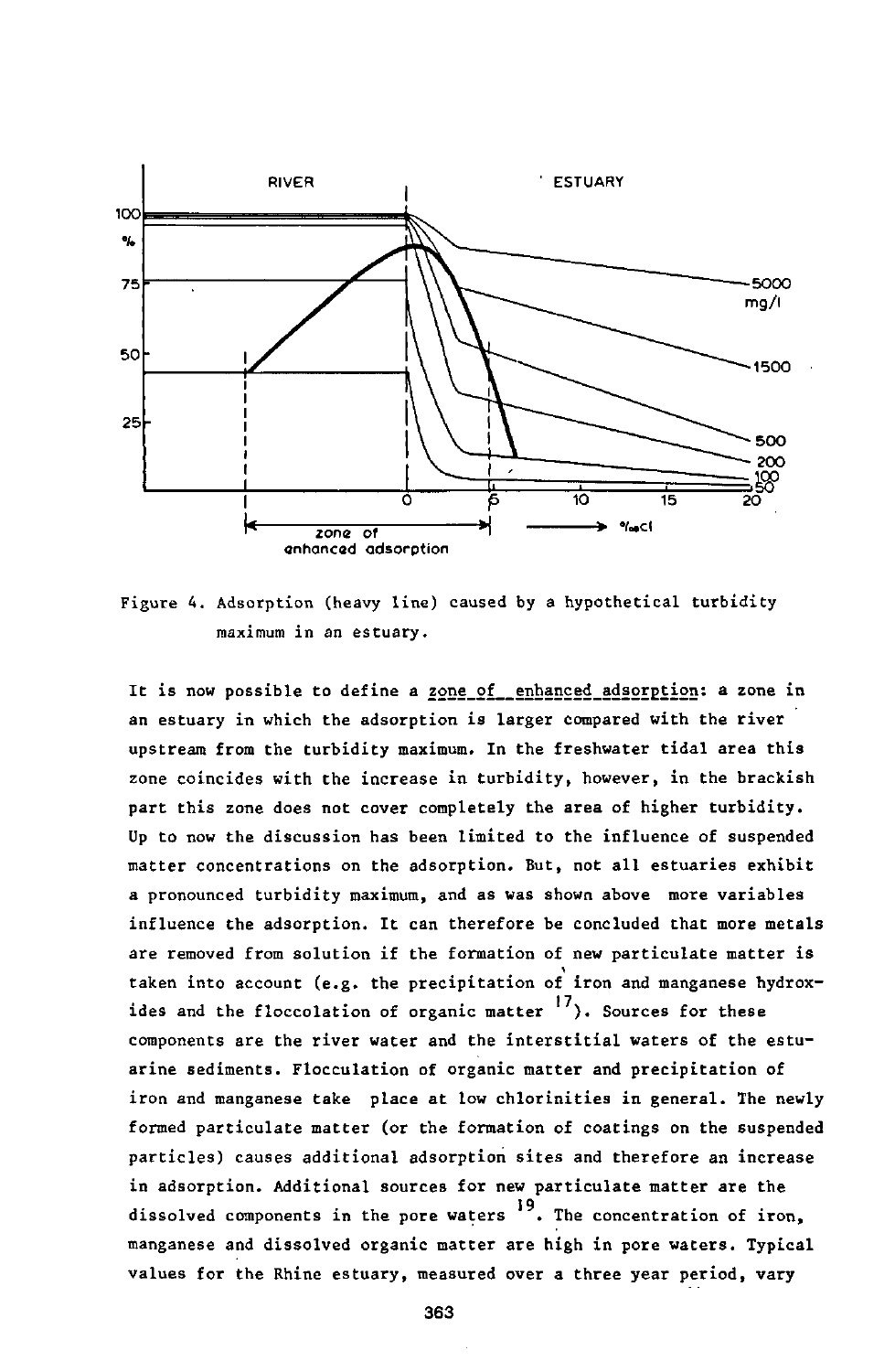between 20-50 mg/1, 2-10 mg/1 and 34-60 mg/1 respectively  $^{20}$ . More important, however, is the flux of dissolved components from the pore waters to the surface waters. Information in this respect has been obtained from a large-scale field experiment conducted in the Rhine estuary. Three large pits (80x30x6 m) have been dug and were filled with fluvial, estuarine and marine sediments. The changes in the composition of the pore waters and the consolidation rate were measured over a period of 600 days. Especially iron concentrations increase rapidly with the onset of reducing conditions but decrease after 50 days (onset of sulfate reduction). Concentrations in the pore waters after 50 days, the period with the highest consolidation rate, were 46 mg/1, 6 mg/1 and 31 mg/1 for iron, manganese and dissolved organic carbon respectively. This shows that already in freshly deposited material large amounts of dissolved components from the pore waters may enter the surface waters. Apart from consolidation processes, the erosion of bottom deposits by tidal currents results in a release of components from the pore waters. Once the dissolved (reduced) iron and manganese encounter the oxygenrich surface water a reprecipitation takes place  $21$ . The newly formed particulate matter (or coatings) adsorbs or co-precipitates trace metals. The influence of pH variations on the adsorption is complicated. The small decrease in pH at low chlorinities (figure 2C) causes a decrease in adsorption. This effect, however, is probably cancelled out by the high turbidity and the formation of new particulate metals in the low chlorinity region. At higher chlorinities the increase in pH, causing an increase in the adsorption, is at least for cadmium, cancelled out by the competition of chloride ions for complexation of the cadmium. On the other hand, for zinc the competition by chloride ions is less and in this case the increase in pH may cause a further removal of dissolved zinc from solution.

The estuarine circulation pattern (figure 3) enhances the adsorption by transporting the sinking particles again to the area of low salinity and high turbidity, where the competition with chloride ions for complexation  $\mathbf{r}$  turbidity, where the complexation with characteristic ions for complexation with characteristic ions for complexation  $\mathbf{r}$ of metal ions is smaller. Additionally, newly formed particles (flux of pore water) may be taken up during the landward bottom transport. Whether adsorption in estuaries causes removal of dissolved trace metals depends not only on the processes in the low-chlorinity region but also on the sedimentation pattern and on the reversibility of the adsorption process. Sedimentation in the zone of enhanced adsorption

364